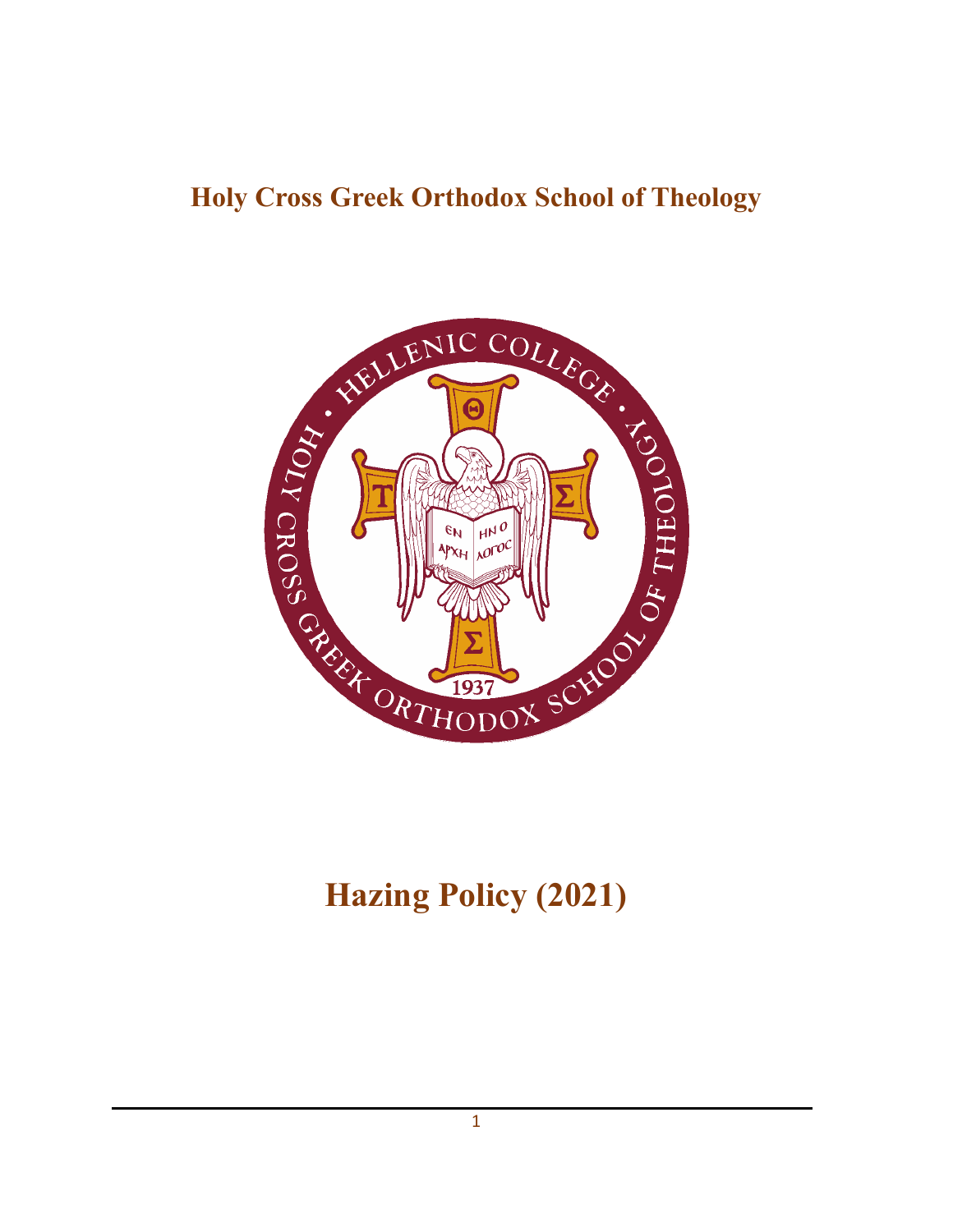### **Distribution**

In compliance with Massachusetts General Laws Part IV, Title I, Chapter 269, sections 19, Hellenic College Holy Cross (HCHC), distributes every year to all its full-time students a copy of the relevant part of the law.

In addition, through the Residential Life Office, the same document is distributed to every student group, student team, or student organization which is part of HCHC or is recognized by the institution or permitted by the institution to use its name or facilities or is known by the institution to exist as an unaffiliated student group, student team or student organization. As stipulated in the law, HCHC's compliance with the requirements that an institution issue copies of the relevant sections of the Massachusetts General Laws to unaffiliated student groups, teams or organizations shall not constitute evidence of the institution's recognition or endorsement of said unaffiliated student groups, teams or organizations.

According to the Law, "Each such group, team or organization shall distribute a copy of this section and sections seventeen and eighteen to each of its members, plebes, pledges or applicants for membership. It shall be the duty of each such group, team or organization, acting through its designated officer, to deliver annually, to the institution an attested acknowledgement stating that such group, team or organization has received a copy of this section and said sections seventeen and eighteen, that each of its members, plebes, pledges, or applicants has received a copy of sections seventeen and eighteen, and that such group, team or organization understands and agrees to comply with the provisions of this section and sections seventeen and eighteen.

### Internal Regulations

Hellenic College explicitly adopted the guidelines and prescriptions in the General Laws of Massachusetts, as stated in the Students Handbook:

"Hellenic College Holy Cross' hazing policy replicates the General Laws of Massachusetts – Chapter 269: Section 17 ‐ Hazing; organizing or participating; hazing defined, Chapter 269: Section 18 ‐ Failure to report hazing, and Section 19 ‐ Issuance to students and student groups, teams, and organizations; report".

The "Policies Regarding Unacceptable Behavior" of HCHC Policies and Procedures on Crime, address. Physical/Emotional/Verbal Abuse:

Threatening or abusive behavior will not be tolerated. This includes, but is not limited to, sexual, racial, or religious harassment, intimidation, hazing, prank, or unwanted phone calls, e-mail, graffiti, or invasion of privacy. Acts of verbal or written abuse, threats, intimidation, harassment, coercion and/or other conduct which creates a hostile or offensive working or educational environment are prohibited. If you are being abused, or if you would like to report an abuse, please contact the Dean of Students immediately.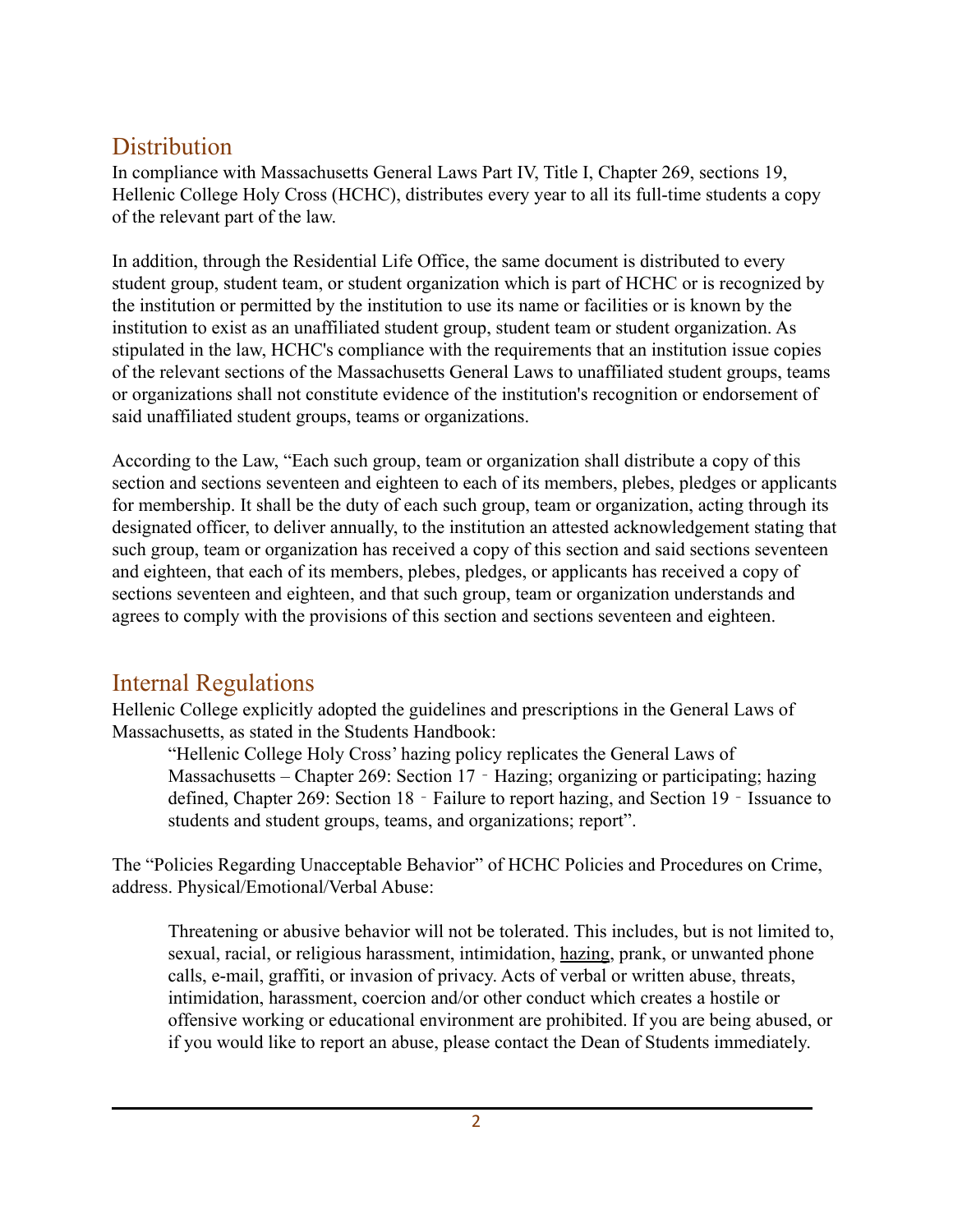Hazing is considered a Level Three infraction, as described in the HCHC Course Catalog:

A level three infraction is a very serious or dangerous infraction of HCHC policy: repeated level two infraction, lack of follow-through on level two sanction, pornography, sexual immorality, theft, vandalism, alcohol or tobacco use, illegal drug use, lying, violation of the law, hazing, violent behavior, etc.

Level three disciplinary responses include, but are not limited to, all level two responses, restitution, disciplinary probation, suspension, withdrawal, dismissal, etc.

### Questions?

If you have any questions regarding this policy, please contact the office of Student Life or the Office of Spiritual Formation & Counseling Services.

### Need Help?

Counselors of the Office of Spiritual Formation & Counseling Services are available to help.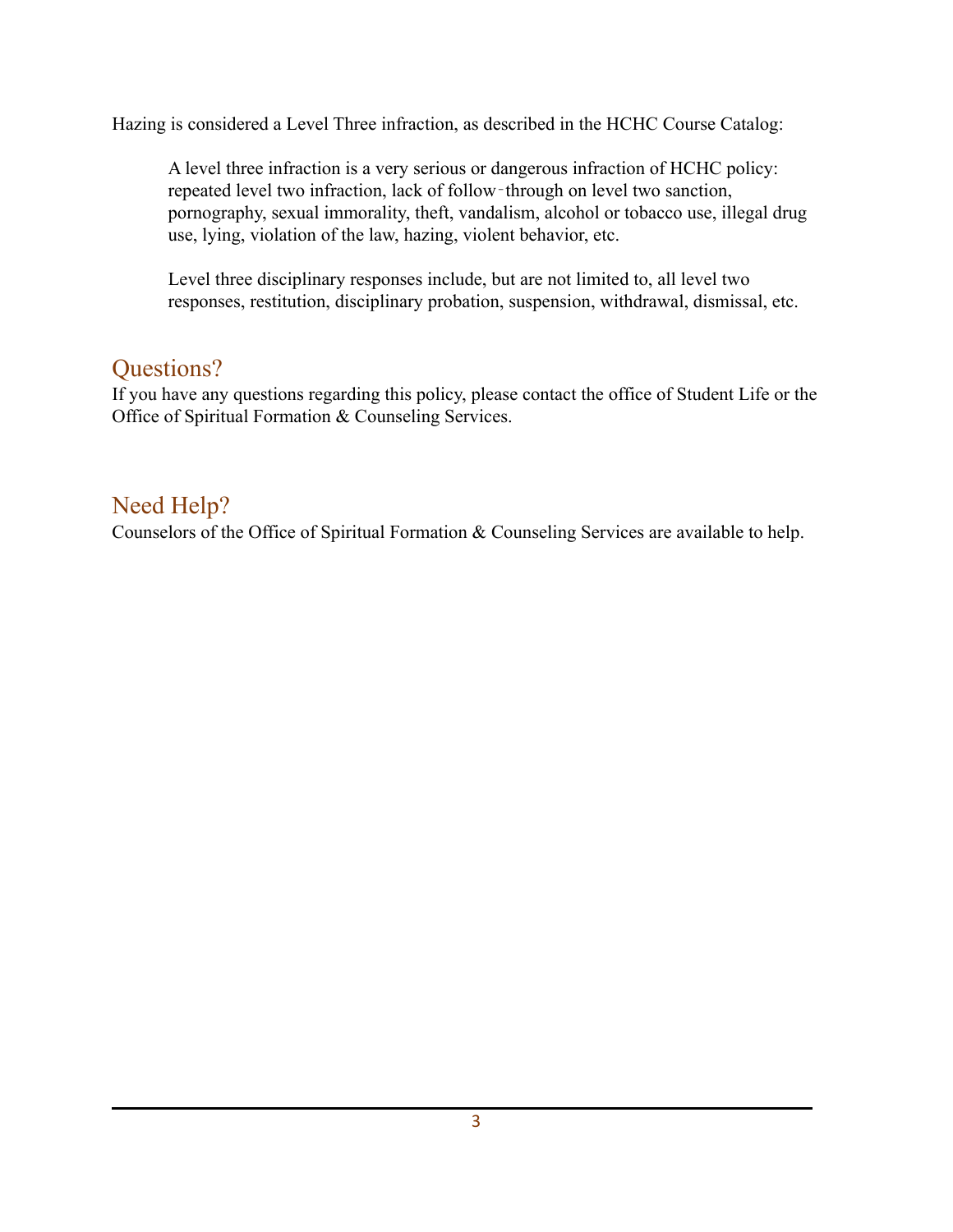# Hazing Laws of Massachusetts

### **Massachusetts General Laws. Part IV, Title I, Chapter 269**.

### Section 17: Hazing; organizing or participating; hazing defined

**Section 17.** Whoever is a principal organizer or participant in the crime of hazing, as defined herein, shall be punished by a fine of not more than three thousand dollars or by imprisonment in a house of correction for not more than one year, or both such fine and imprisonment.

The term ''hazing'' as used in this section and in sections eighteen and nineteen, shall mean any conduct or method of initiation into any student organization, whether on public or private property, which willfully or recklessly endangers the physical or mental health of any student or other person. Such conduct shall include whipping, beating, branding, forced calisthenics, exposure to the weather, forced consumption of any food, liquor, beverage, drug or other substance, or any other brutal treatment or forced physical activity which is likely to adversely affect the physical health or safety of any such student or other person, or which subjects such student or other person to extreme mental stress, including extended deprivation of sleep or rest or extended isolation.

Notwithstanding any other provisions of this section to the contrary, consent shall not be available as a defense to any prosecution under this action.

#### Section 18: Failure to report hazing

**Section 18.** Whoever knows that another person is the victim of hazing as defined in section seventeen and is at the scene of such crime shall, to the extent that such person can do so without danger or peril to himself or others, report such crime to an appropriate law enforcement official as soon as reasonably practicable. Whoever fails to report such crime shall be punished by a fine of not more than one thousand dollars.

### Section 19: Copy of Secs. 17 to 19; issuance to students and student groups, teams and organizations; report

Section 19. Each institution of secondary education and each public and private institution of post-secondary education shall issue to every student group, student team or student organization which is part of such institution or is recognized by the institution or permitted by the institution to use its name or facilities or is known by the institution to exist as an unaffiliated student group, student team or student organization, a copy of this section and sections seventeen and